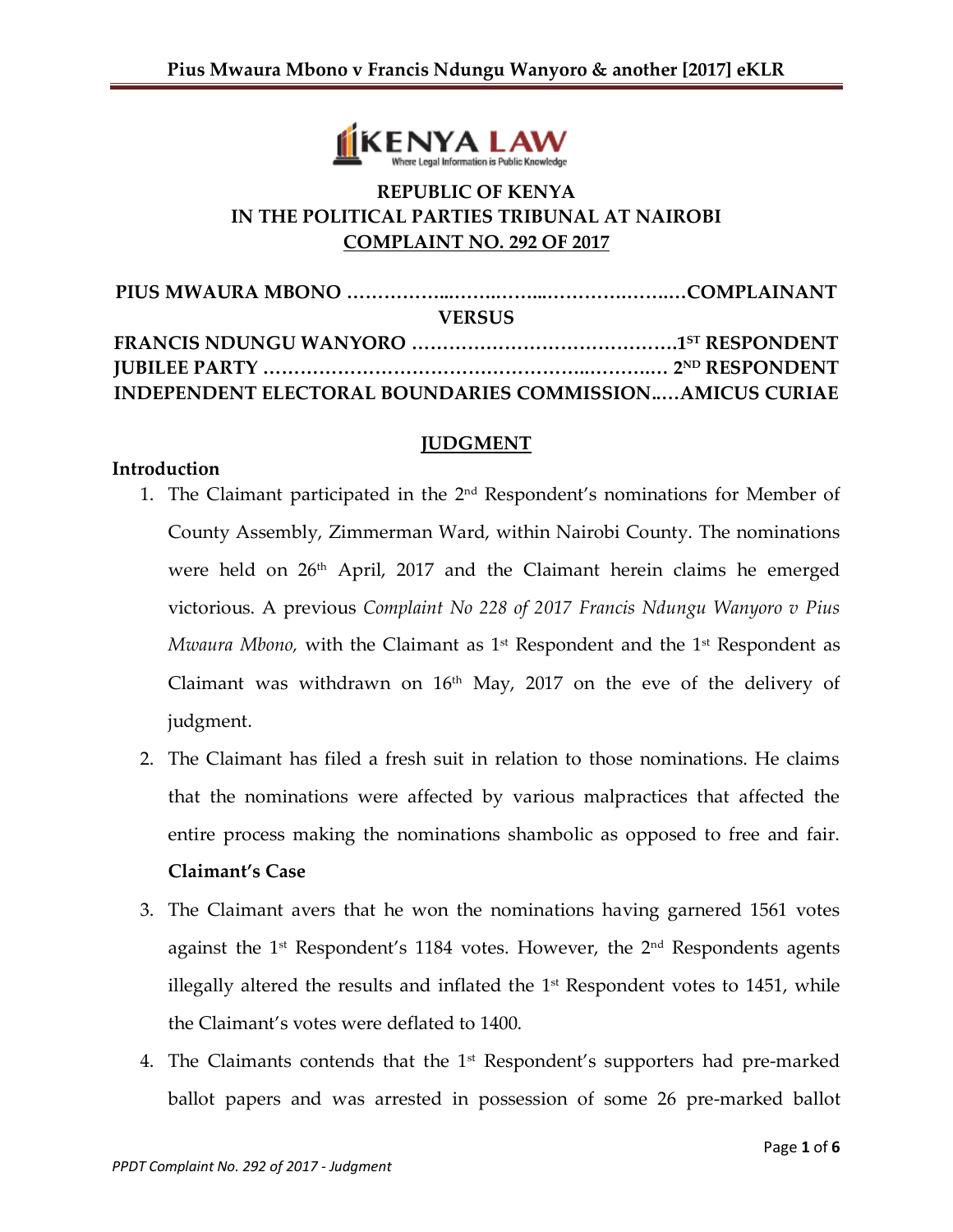papers. He has been charged in Makadara Chief Magistrates Court Election Offences Case No 4 of 2017. The charge relates to being in unlawful possession of 26 pre-marked ballot papers at Cornerstone polling station and the case is pending in court.

- 5. It is also alleged that the  $1<sup>st</sup>$  Respondent's agents altered the results in favour of the  $1<sup>st</sup>$  Respondent to give the  $1<sup>st</sup>$  Respondent 1451 votes while reducing the Claimant's votes to 1400. Further, the Claimant asserts, that after the results for Njathaini Polling Station had been tallied by the Presiding Officer, and signed by all agents, the Presiding Officer disappeared from midnight, and re-appeared the following day at 1:00PM. He submitted falsified results. The balloting material used in the elections were destroyed immediately he raised complaints about the malpractices.
- 6. Both the Claimant and the  $1<sup>st</sup>$  Respondent filed appeals with the  $2<sup>nd</sup>$  Respondent's Disputes Tribunal being appeal no 428 of 2017 and 523 of 2017 respectively. The appeals were fixed for hearing on  $5<sup>th</sup>$  May, 2017, however the  $1<sup>st</sup>$  Respondent withdrew his appeal number 523 of 2017 and did not appear to defend appeal no 228 of 2017. Oral judgment was delivered on  $9<sup>th</sup>$  May, 2017 in favour of the Claimant. On the basis of the judgment of  $5<sup>th</sup>$  May, 2017 the 1<sup>st</sup> Respondent filed an appeal which was set for judgment on  $16<sup>th</sup>$  May, 2017, but was withdrawn just before delivery of judgment.
- 7. Lastly, the Claimant relies on this Tribunal's judgment in *Complaint No 91 of 2017 Lee Muchiri v Jubilee Party & another* in which the Tribunal held that the irregularities disclosed in the complaint were not minor infractions of electoral laws arising from inadvertent human error and ones which did not affect the results of the election. The Tribunal ordered repeat nominations. The affected polling stations in complained of in *Complaint No 91 of 2017* are the same in this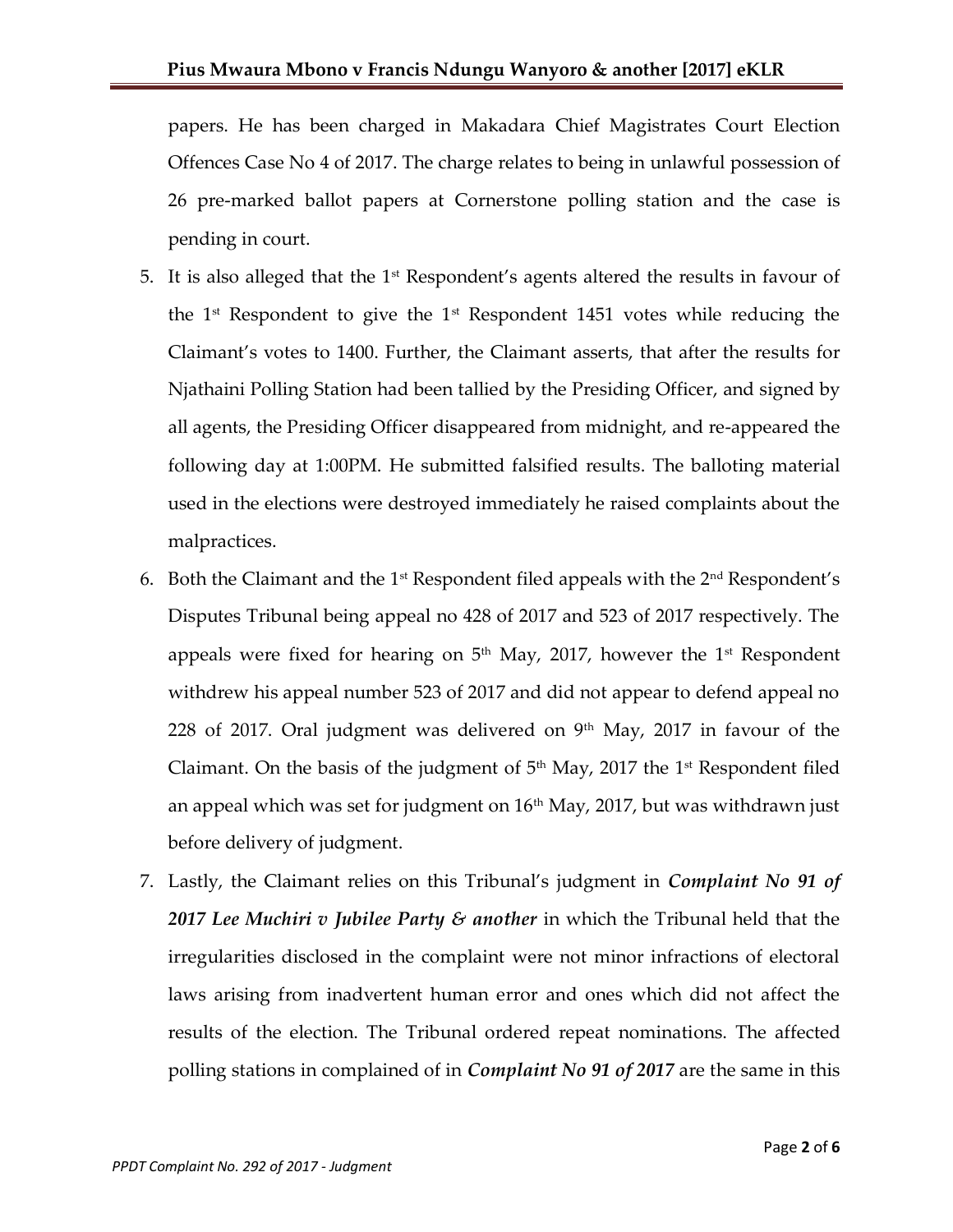complaint to wit; Njathaini, Roysambu Primary School and Cornerstone Academy polling stations.

8. The Claimant seeks appropriate reliefs from the Tribunal.

## **1 st Respondent's Case**

- 9. The  $1<sup>st</sup>$  Respondent filed an affidavit sworn on  $24<sup>th</sup>$  May, 2017. The deponent confirmed that he contested the elections held on  $26<sup>th</sup>$  April, 2017 which he won with 1,451 votes. He was duly declared winner by the Returning Officer at Garden Estate Primary School. The elections were conducted in accordance with the provisions of the law. To him, the elections were peaceful save for minor disruptions by the  $1<sup>st</sup>$  respondent's agents.
- 10. He avers that the pre-marked ballot papers were not marked in his favour and they did not find their way into the ballot box. The results were not affected in any way. Additionally, the disappearance of the election official is a misrepresentation which is not relevant to the dispute.
- 11. The  $1<sup>st</sup>$  Respondent further submitted that he lodged an appeal No 523 of 2017 because the Complainant had tried to alter the elections through the Returning Officer. The matter was filed on his behalf by one Peter Kariuki Njiri Advocate who is now acting for the Claimant in this matter, a case of conflict of interest. It was withdrawn by another advocate on account of his suspicions about Mr. Kariuki Njiri.
- 12. The Jubilee Tribunal confirmed his win in appeal no 438 of 2017 by finding that he had garnered 1451 votes, while the Claimant herein had garnered 1400 votes.

## **2 nd Respondent**

13. The 2<sup>nd</sup> Respondent did not file any response to these proceedings.

## **Issues for determination**

**(a) Whether the 2nd Respondent conducted free and fair nominations for Zimmerman Ward, Roysambu Constituency**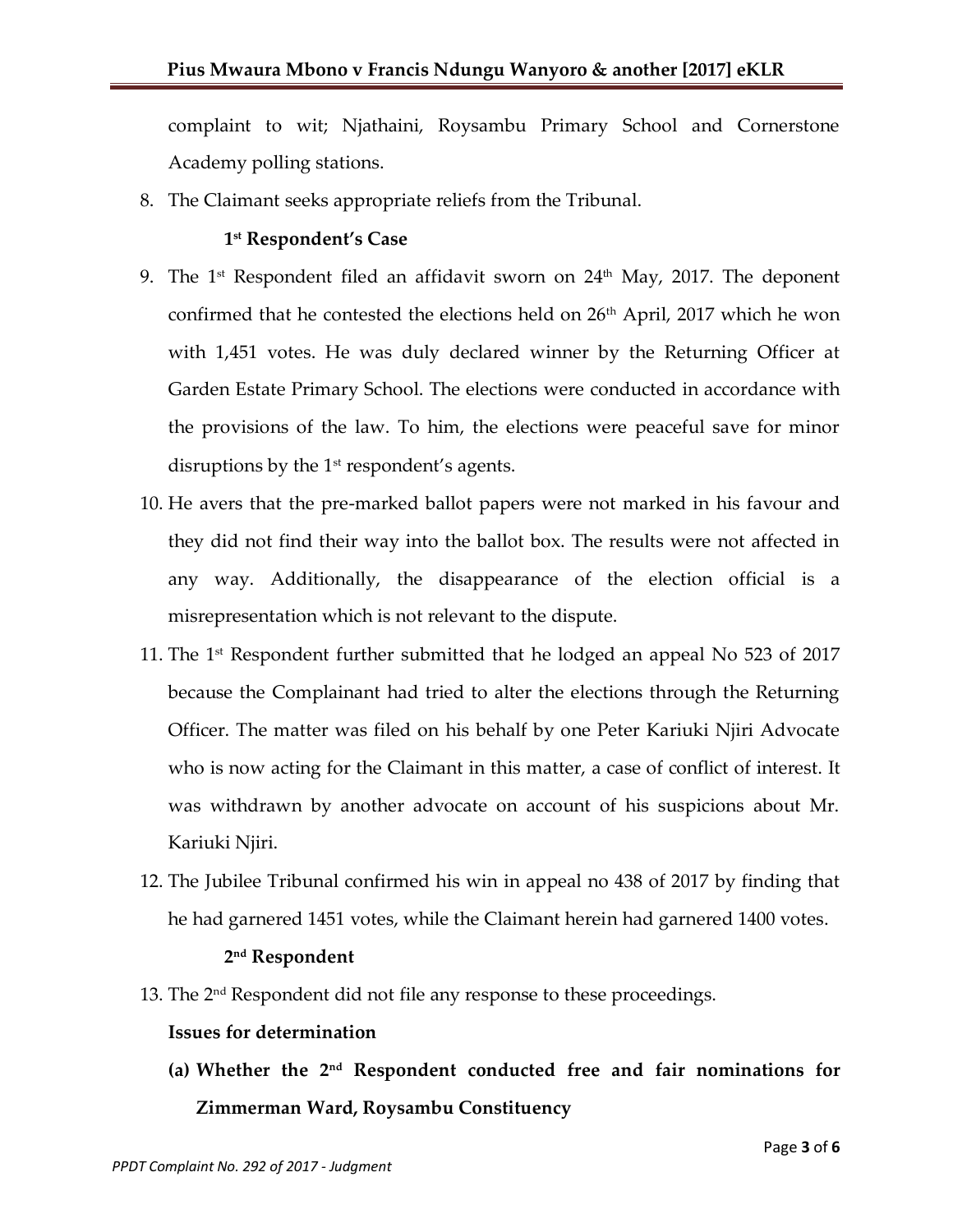**(b) What are the appropriate reliefs in these proceedings?**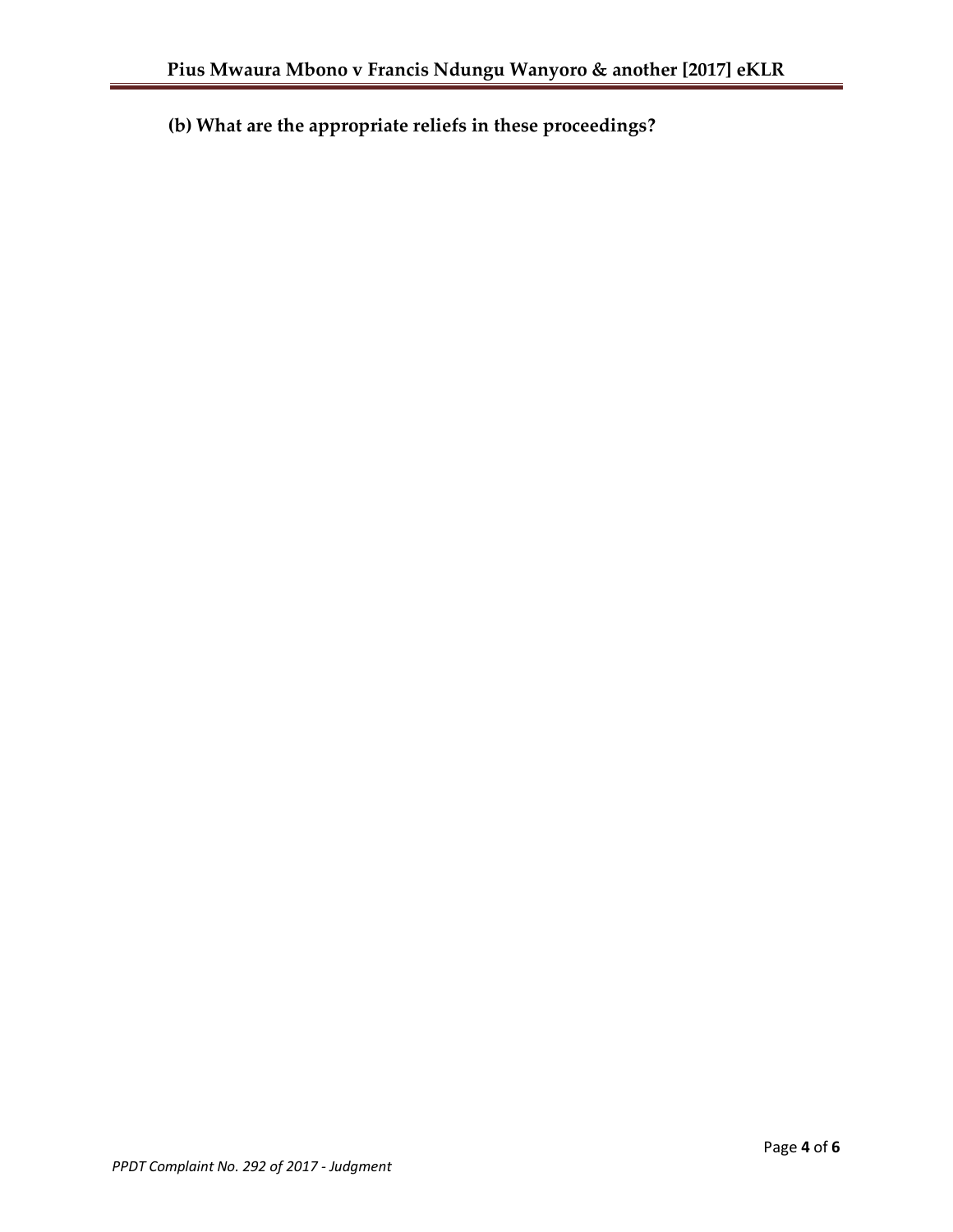## **Analysis**

- 14. On the first issue, we do not agree with the  $1<sup>st</sup>$  Respondent that the voting and tallying was incident free. Indeed, there is on record a charge sheet dated  $26<sup>th</sup>$ April, 2017 against one Jesse Muriuki Mureithi for being in unathorised possession of 26 marked ballot papers contrary to section 5(e) of the Election Offences Act, 2016. He has subsequently been charged in Makadara Chief Magistrates Court Election Offences Case No 4 of 2017 for the same offence. We are persuaded that the election was vitiated by the pre-marking of ballots in favour of some of the contestants in the election.
- 15. Additionally, the averment that the presiding officer disappeared with the results overnight and declared falsified results on his return was not controverted. Also, the fact that balloting material used in the elections were destroyed immediately the after the Claimant raised complaints points to the *malafides* on the part of the 2nd Respondent's agents. In a tightly contested election won by a margin of 51 votes, we are satisfied that the pre-marking of up to 26 ballots is a substantial irregularity which could have affected the outcome of the election. *See Moses Masika Wetangula v Musikari Nazi Kombo [2014] eKLR*. We hold that the nominations were not free or fair.

## **Reliefs**

- 16. In *Complaint No 40 John Mruttu v Thomas Ludindi Mwadeghu & 2 others* we held that in every matter over which we have jurisdiction, this Tribunal can grant any order that is just and equitable in accordance with section 11(1) of the Fair Administrative Action Act, 2015. The proper discharge of this Tribunal's mandate requires it to grant effective remedies, which means the most appropriate remedy in the circumstances of the case.
- 17. We allow this complaint and make the following orders: